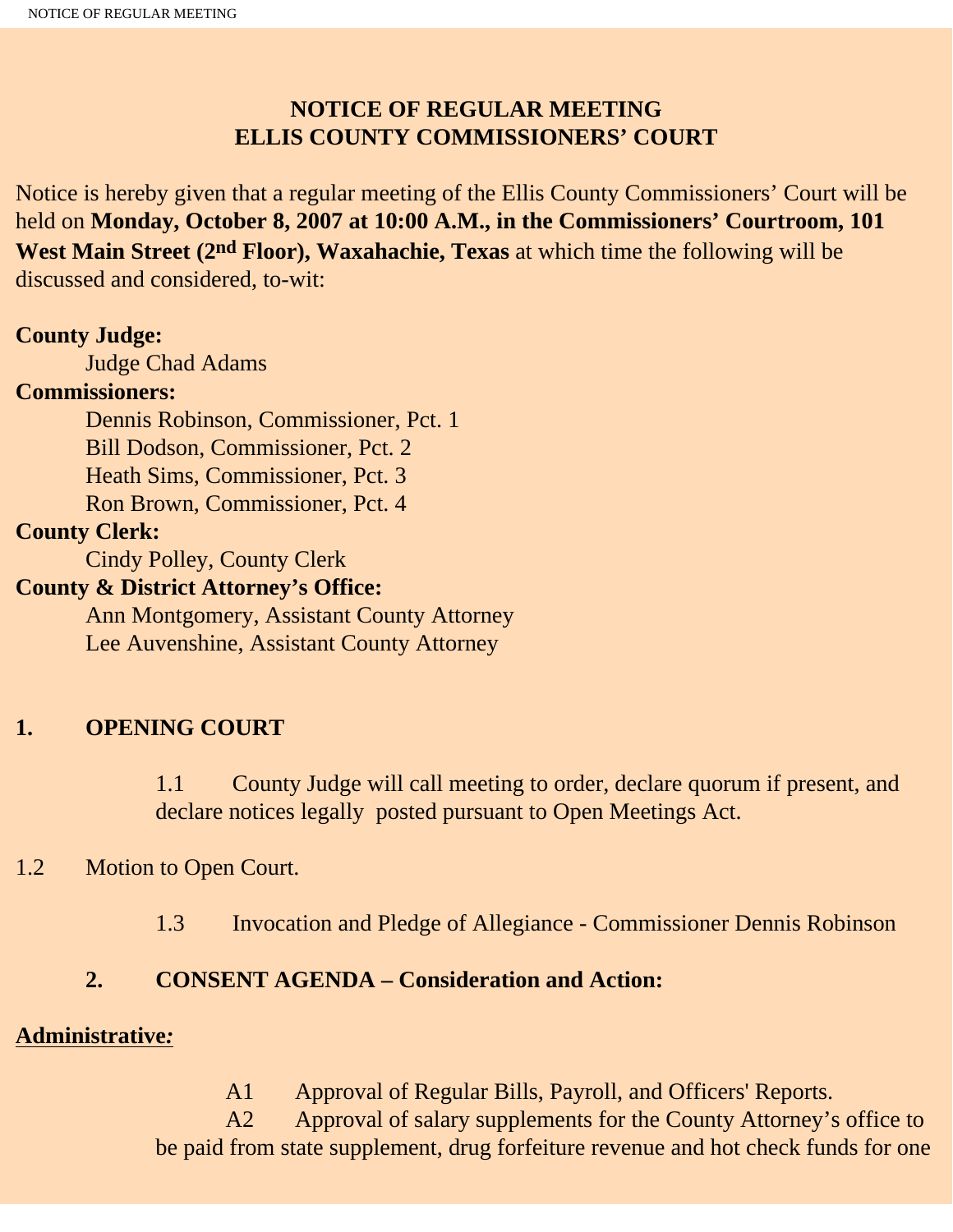full time Clerk II position to continue to handle scanning and duplication of evidentiary materials.

 A3 Approval of salary supplements for the County Attorney's Office to be paid from drug forfeiture revenue for the 2007-2008 budget year (Gretchen Choe \$1,212.00, Sandy Fisher \$3,532.00).

 A4 Accept certificates of completion for Judy Robertson and Diana Buckley for the Emergency Management Institute (FEMA) Advanced Public Information Officer Course, September 17-21, 2007.

A5 Accept Certificate of Completion for Judy Robertson who attended and completed Time Management and Organizational Skills at the Rockhurst University Continuing Education Center.

A6 Approval of the resolution for the 2008 Indigent Defense Grant Program that assists the County in the implementation of the provisions of the Fair Defense Act and the improvement of the indigent criminal defense services in the County, enabling Ellis County to obtain \$67,803.00 for indigent defense.

 A7 Approval and Certification of the Minutes from the Commissioners' Court Agenda dated:

April 9, 2007 – Regular April 13, 2007 – Special April 23, 2007 – Regular April 27, 2007 - Special May 1, 2007 – Special May 4, 2007 - Special May 14, 2007 – Regular May 21, 2007 – Special May 29, 2007 - Regular

### **Financial:**

F1 From 5-005-0703-0907 Tires, 5-005-0703-0913 Chemicals to 5-005-0703- 0902 Gas/Oil – Heath Sims, Commissioner, Pct. 3

F2 From 5-001-0611-0821 Uniforms, 5-001-0611-0811 Auto, 5-001-0611- 0806 Bond/Dues to 5-001-0611-0703 Telephone – Ben Fry, Constable, Pct. 1 F3 From 5-001-0320-0873 Maint/Repair, 5-001-0320-0801 Supplies to 5-001- 0320-0703 Telephone, 5-001-0320-0805 Conference – Cindy Polley, County Clerk F4 From 5-003-0601-0911 Gen Misc to 5-003-0601-0701 Utilities – Dennis Robinson, Commissioner Pct. 1

F5 From 5-001-0520-0874 Docket Books to 5-001-0540-0802 Equipment – Jackie Miller, Jr. JP Pct. 2

F6 From 5-001-0210-0873 Maint/Recount Equip to 5-001-0210-0502 Salaries, 5-001-0210- 0801 Supplies – Jane Anderson, Elections Administrator

F7 From 5-005-0703-0930 ROW Purchase to 5-005-0703-0701 Utilities – Heath Sims, Commissioner, Pct. 3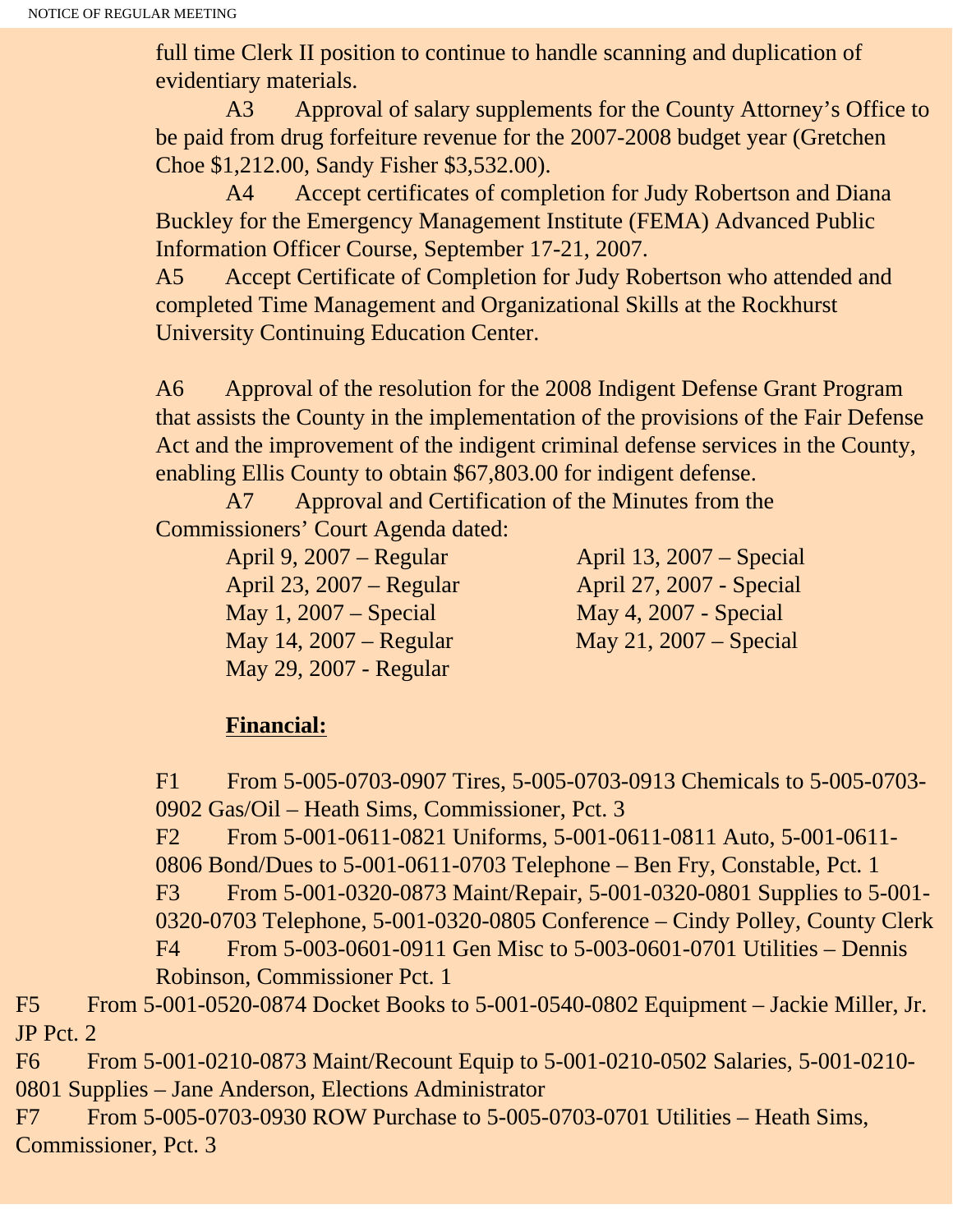F8 From 5-005-0703-0502 Wages to 5-005-0703-0902 Gas/Oil – Heath Sims, Commissioner, Pct. 3 F9 From 5-011-0703-0904 Asphalt to 5-011-0703-0926 Debt Service – Heath Sims, Commissioner, Pct. 3 F10 From3-005-0000-0302 Fund Balance to 5-005-0703-0902 Gas/Oil. 5-005-0703-0912 Bridge Repair, 5-005-0703-0914 Signs, 5-005-0703-0930 Right of Way, 5-005- 0703- 0924 Soil Conservation – Heath Sims, Commissioner, Pct. 3 F11 From 3-011-0000-0302 Fund Balance to 5-011-0703-0901 Repair/Parts, 5-011-0703-0903 Gravel, 5-011-0703-0904 Asphalt, 5-011-0703-0910 Purchase of Equipment – Heath Sims, Commissioner, Pct. 3 F12 From 5-001-0020-0801 Gen. Misc, 5-001-0020-0704 Pest Control, 5-001-0020-0707 Burglar Alarm Syst. to 5-001-0020-0705 Elevator – Keith Roberts, Maintenance F13 From 5-001-0060-0808 Auto Gas to 5-001-0060-0703 Telephone, 5-001-0060-0802 Equipment – Delton Ake, Department of County Development F14 From 5-001-0614-0808 Auto Gas, 5-001-0614-0809 Auto Repair, 5-001-0614-0810 Auto Tires, 5-001-0614-0815 Deputy Uniform to 5-001-0614-0802 Equipment, 5-001- 0614- 0801 Supplies – Steve McKinney, Constable, Pct. 4 F15 From 5-004-0652-0924 Gen Exp to 5-004-0625-0924 Soil Conservation – Bill Dodson, Commissioner, Pct. 2 F16 From 3-001-0000-0302 Fund Balance to 5-001-0375-0689 GIS – Chad Adams, County Judge F17 From 5-001-0310-0502 Deputies Salary to 5-01-0310-0601 Travel Reimbursement – Melanie Reed, District Clerk F18 From 3-001-0000-0302 Fund Balance to 5-001-0140-0840 Employee Apprec. Dinner – Chad Adams, County Judge (new budget) F19 From 5-001-0540-0803 office Furn/Fixtuires to 5-001-0540-0805 Conference – Linda Sibley, JP, Pct. 4 F20 From 5-001-0612-0808 Gas/Oil, 5-001-0612-0802 Equipment to 5-01-0612-0809 Repairs – Terry Nay, Constable, Pct. 2 F21 From 4-041-0000-0001 HIDTA Gp 7 to 5-041-0000-0001 HIDTA Gp 7 – Ray Stewart, **Sheriff** 

# **Simplified Plat:**

2.1 S-Smith Estates, 1 lot, Stanley Smith, Pct. 2.

# **3. ADMINISTRATIVE**

3.1 Consideration and action to approve a Proclamation declaring the month of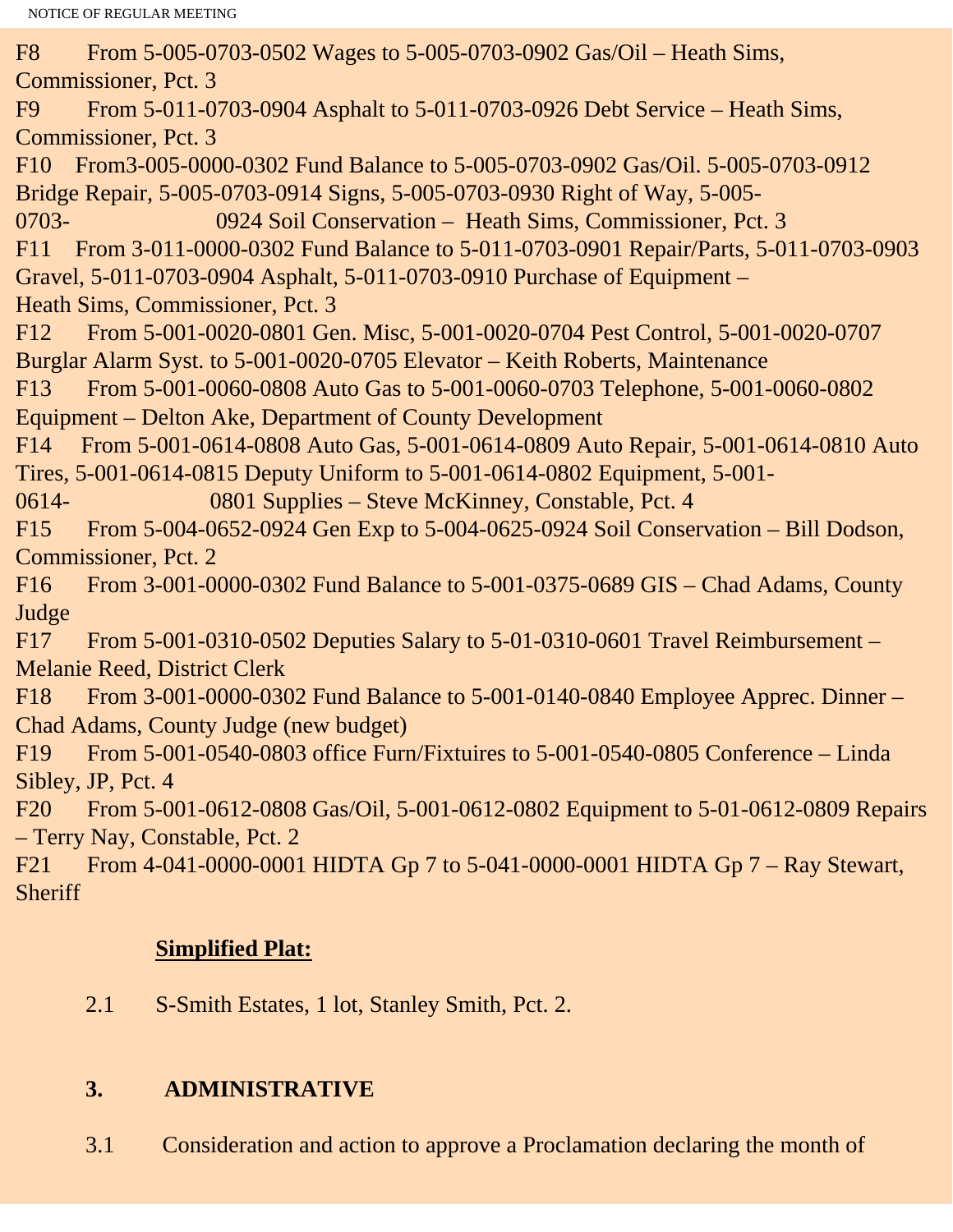October, 2007, as Czech Heritage Month in Ellis County. - Ron Brown, Commissioner, Pct. 4

> 3.2 -Consideration and action to approve a proclamation designating the week of November 5 through November 9, 2007 as "No TV Week in Ellis County". - Ron Brown, Commissioner, Pct. 4

 3.3 Consideration and action to amend the Order authorizing certain Sheriff's Department vehicles to be exempt from the inscription requirement in the Transportation Code and to appoint Sheriff Ray Stewart, Chief Deputy Charles Sullins, or Captain Danny Williams representatives to obtain regular license plates to be used on those exempt vehicles.

Captain Danny Williams, Sheriff's Office

3.4 Consideration and action to direct all money that otherwise would be deposited in a salary fund, created under chapter §154.007 of the Local Government Code, to be deposited into the general fund of Ellis County. - Holly Davis, Special Projects Director

3.5 Consideration and action to nominate candidates (s) for the Board of Directors of the Ellis Central Appraisal District for the term of 2008-2009. - Holly Davis, Special Projects Director

 3.6 Consideration and action to approve the Presiding and Alternate Judges for the November 6, 2007 election.

Jane Anderson, Elections Administrator

 3.7 Consideration and action to approve the number of clerks for each polling place for the November 6, 2007 election

Jane Anderson, Elections Administrator

3.8 Consideration and action to approve an Interlocal Agreement between Ellis County Texas, acting by and through Ellis County Constable Precinct 2 and the Waxahachie Independent School District for the Constable to assign one commissioned police officer to provide targeted law enforcement services to the Waxahachie Independent School District, from the effective date of the Agreement and run through the end of the 2008-2009 School Year, with an automatic renewal provision. Terry Nay, Constable Precinct 2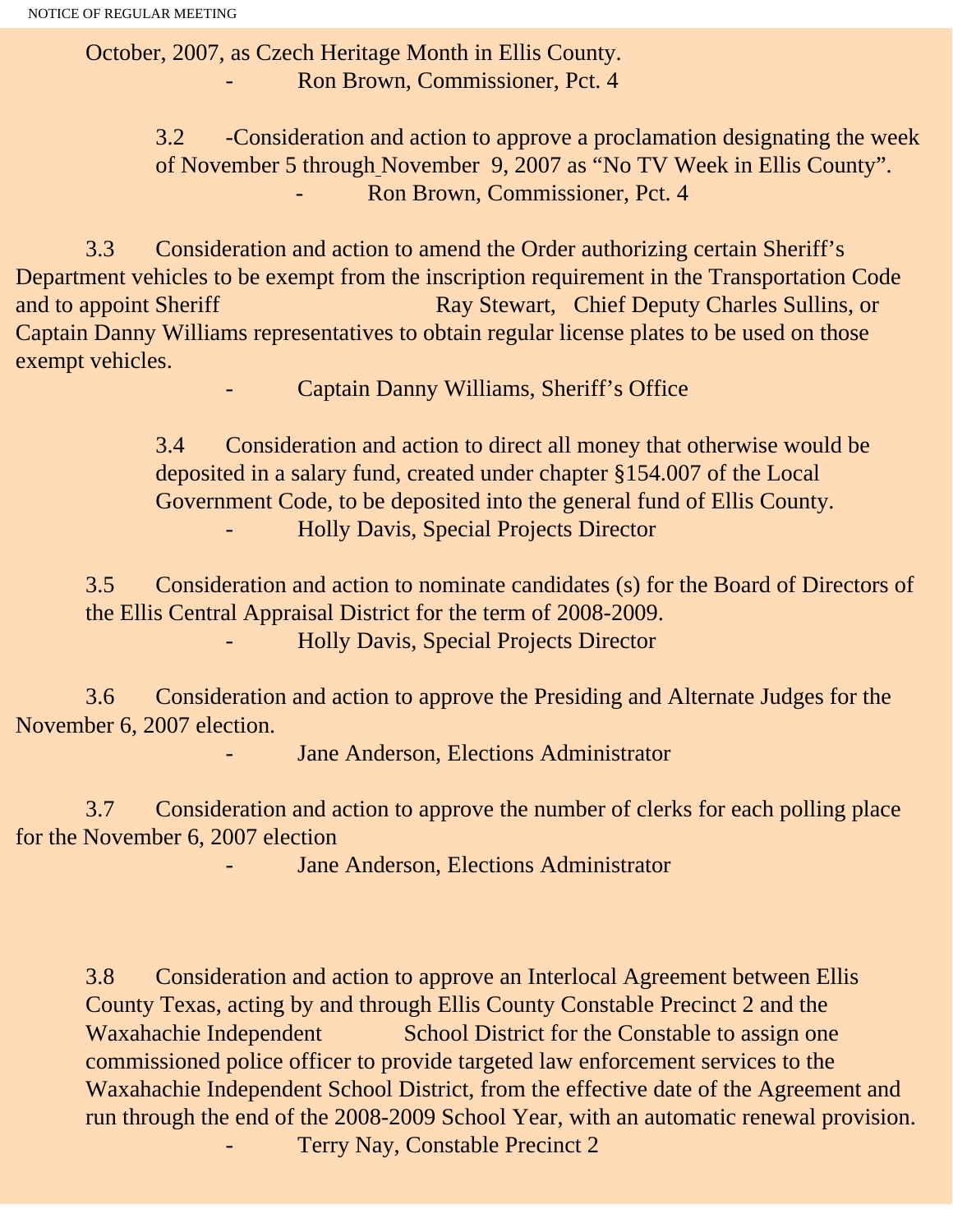3.9 Presentation by the United Way of West Ellis County. - Heath Sims, Commissioner, Pct. 3

3.10 Consideration and action to allow the United Way of West Ellis County to contact each department head in order to schedule a presentation to employees in the individual departments of Ellis County Government.

- Heath Sims, Commissioner, Pct. 3

3.11 Consideration and action to allow the county judge to sign a letter of intent to HDR Architects to begin programming work while the details of the final contract are being reviewed.

Joe White, County Engineer

3.12 Consideration and action to give back to Sidney Osteen up to 173 vacation hours and up to 84 sick hours from 2004 and 2005.

Ann Montgomery, Assistant County Attorney

3.13 Discussion concerning a revision of the Ellis County Personnel Policies and Procedures as it relates to vacation leave and sick leave while on any type of leave.

Ann Montgomery, Assistant County Attorney

# **4. DEPARTMENT OF COUNTY DEVELOPMENT**

# **Consideration and action regarding the following presented by Delton Ake, Director Department of Development:**

 4.1 To approve a variance from County of Ellis Rules, Regulations and Specifications for Subdivisions and Manufactured Homes as it relates to road frontage requirement of 150'in Carlton Estates II; Debbie Jarvis, Pct. 1.

 4.2 To approve a variance from County of Ellis Rules, Regulations and Specifications for Subdivisions and Manufactured Homes as it relates to fire hydrant requirement not to exceed 450' spacing in Carlton Estates II; Debbie Jarvis, Pct. 1.

 4.3 Replat - Carlton Estates II, lot 13, block 4 (adding .53 acres to existing 1.4 acres) into lot 13R, block 4; Debbie Jarvis, Pct. 1.

4.4 Replat – Canyon Creek Estates I, lot 14 into lot 14 R (adding 20 acres to existing 1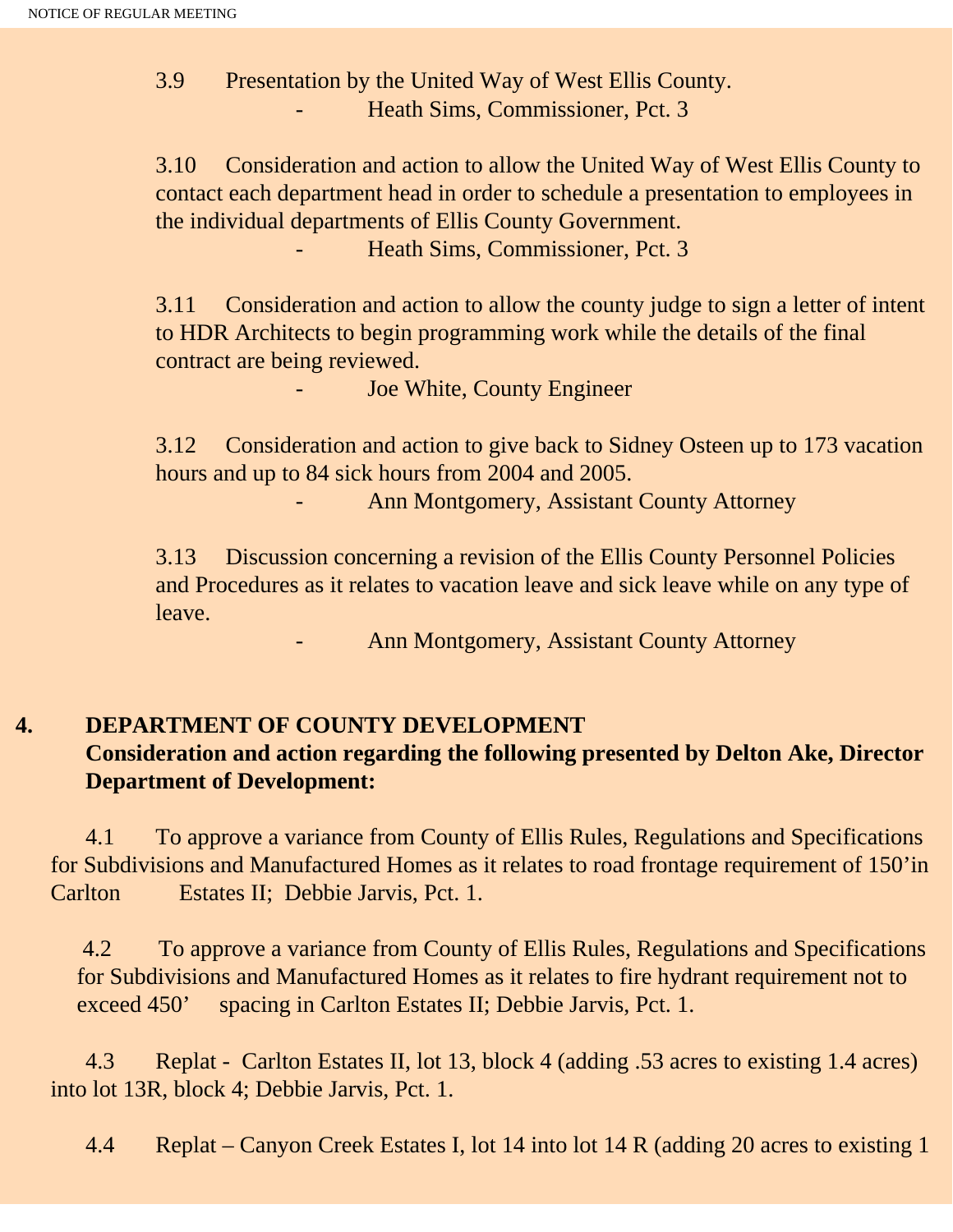acre); Ronald Robinson, Pct. 4.

 4.5 To approve a variance from County of Ellis Rules, Regulations and Specifications for Subdivisions and Manufactured Homes as it relates to allowable maximum cul-de-sac length of 1000' in proposed Rockett Ranch, Jeff Love, Pct. 1

4.6 Preliminary plat – Rockett Ranch, 21 lots, Jeff Love, Pct. 1.

#### **5. RECESS TO CONVENE TO EXECUTIVE SESSION**

#### **6. EXECUTIVE SESSION**

"The Commissioners' Court of Ellis County reserves the right to adjourn into **Executive Session** at any time during the course of this meeting to discuss any of the matters listed in this agenda, in the order deemed appropriate, as authorized by Texas Government Code §551.071**,** or to seek the advice of its attorney and/or other attorneys representing Ellis County on any matter in which the duty of the attorney to the Commissioners' Court under the Texas Disciplinary Rules of Professional Conduct of the State Bar of Texas clearly conflicts with Texas Government Code Chapter 551 or as otherwise may be permitted under §551.071."

### **7. ADJOURNMENT OF EXECUTIVE SESSION**

### **8. ADJOURNMENT**

Signed this the 4th day of October, 2007.

 $\overline{\phantom{a}}$  , and the set of the set of the set of the set of the set of the set of the set of the set of the set of the set of the set of the set of the set of the set of the set of the set of the set of the set of the s

Chad Adams Ellis County Judge

I, the undersigned, County Clerk of the Ellis County Commissioners Court do hereby certify that the above Notice of Regular Meeting of the Ellis County Commissioners Court is a true and correct copy of said Notice, that I received said Notice, and it was posted at the doors of the Ellis County Courthouse, a place readily accessible to the general public at all times on the 4th day of